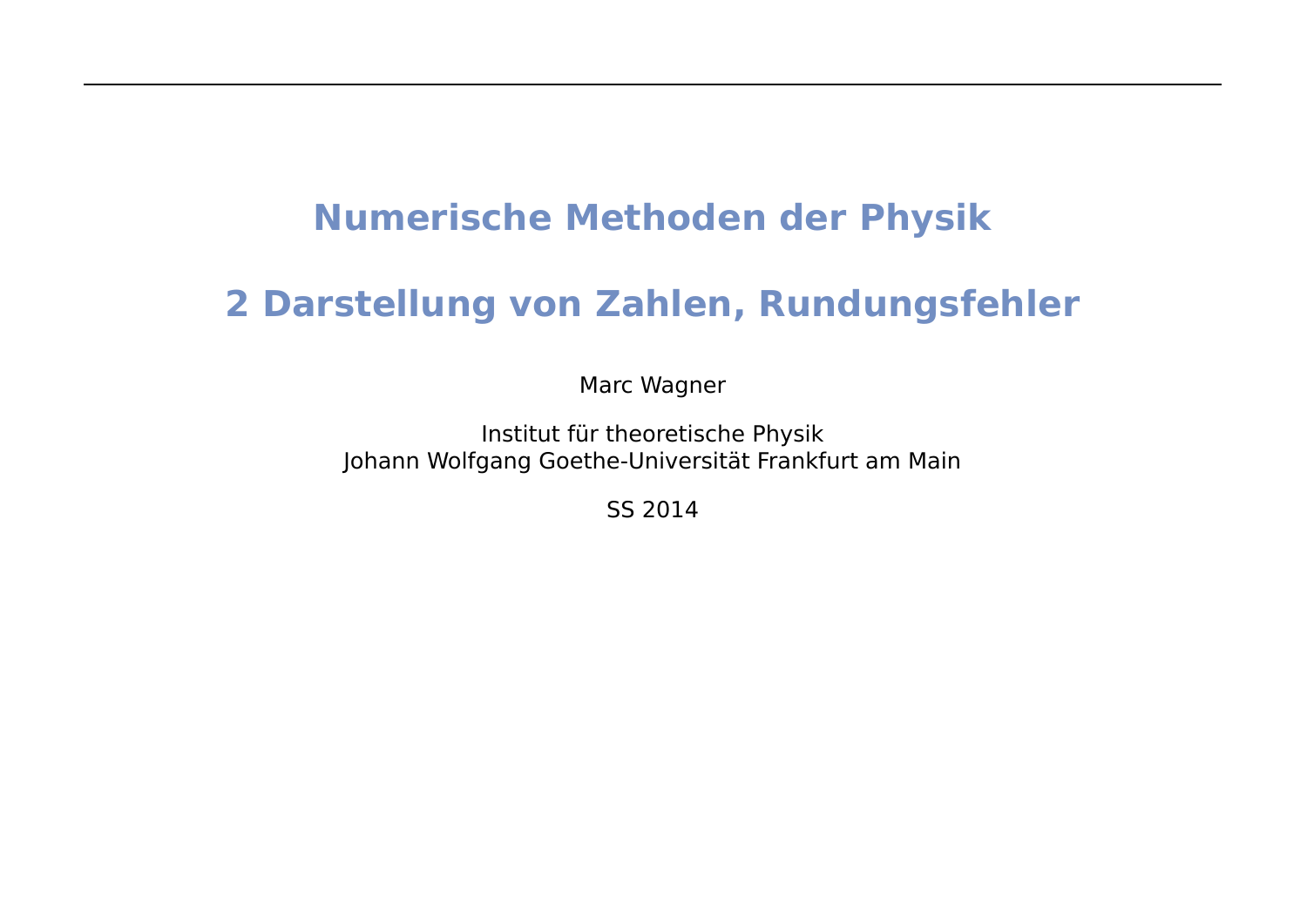## 2.3.2 Numerische Ableitung

|         | 1. // derivative.C                                             |  |  |
|---------|----------------------------------------------------------------|--|--|
| 2.      |                                                                |  |  |
|         | 3. #include <math.h></math.h>                                  |  |  |
|         | 4. #include <stdio.h></stdio.h>                                |  |  |
|         | 5. #include <stdlib.h></stdlib.h>                              |  |  |
| 6.      |                                                                |  |  |
|         | 7. // Numerische Naeherung der Ableitung von sin(x) bei x=1.0. |  |  |
| 8.      |                                                                |  |  |
|         | 9. int main(int argc, char **argv)                             |  |  |
| $10.$ { |                                                                |  |  |
|         | 11. $int j;$                                                   |  |  |
| 12.     |                                                                |  |  |
|         | 13. $//$ *****                                                 |  |  |
| 14.     |                                                                |  |  |
| 15.     | printf("h<br>rel_err_asym rel_err_sym\n");                     |  |  |
| 16.     |                                                                |  |  |
| 17.     | for( $j = 1$ ; $j \le 15$ ; $j++)$                             |  |  |
| 18.     | $\mathcal{L}$                                                  |  |  |
| 19.     | double $h = pow(10.0, -(double)j);$                            |  |  |
| 20.     |                                                                |  |  |
| 21.     | double $df_{\text{exact}} = \cos(1.0)$ ;                       |  |  |
| 22.     |                                                                |  |  |
|         |                                                                |  |  |